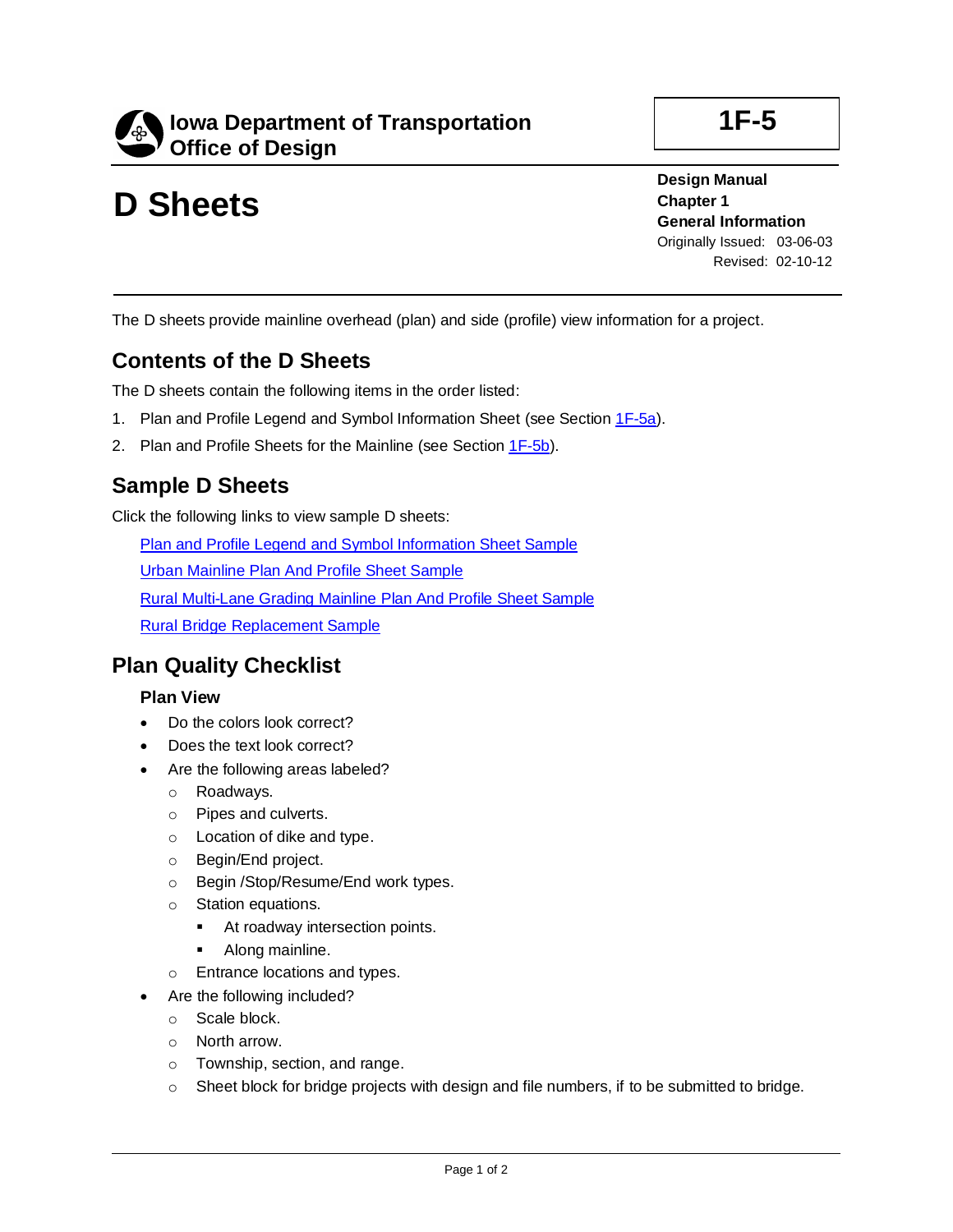- Are all horizontal curves labeled according to Section [2A-1?](02a-01.pdf)
- Are edge of pavement lines shown correctly, dashed for granular, etc.?
- Are critical areas labeled according to Sectio[n 1F-5b?](01f-05b.pdf)

#### **Profile View**

- Does the hauling information match the T sheets?
- Are all vertical curves labeled according to Section [2B-1?](02B-01.pdf)
- Use a COGO output of the ditch grades and verify that the D sheet ditch grades match.
- Does the Ditch Bar Graph match the ditch profile?
- Are entrance profiles shown?
- Are tie-in points labeled?
- Are profile grade elevations shown at 25' intervals?